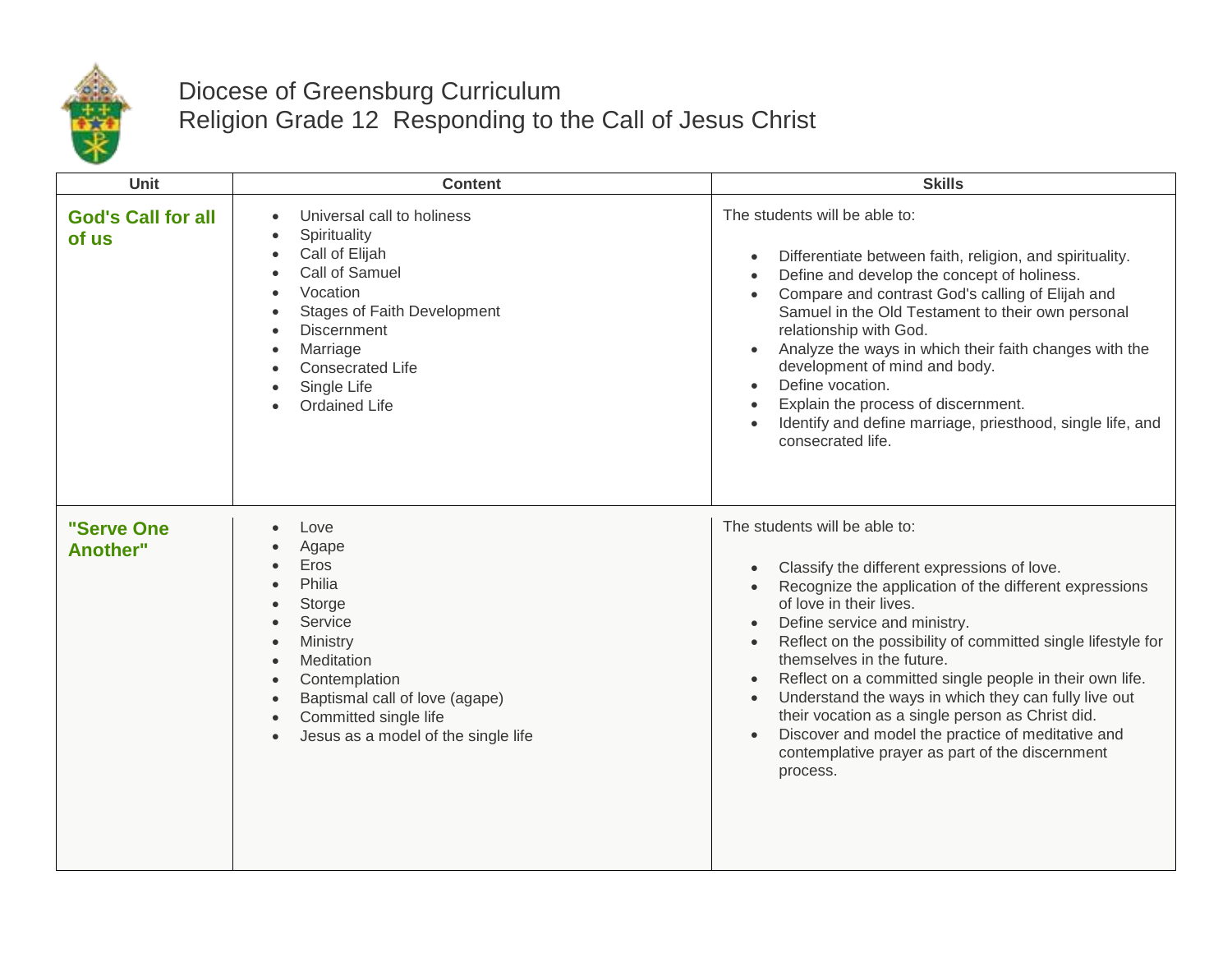| <b>Unit</b>                               | <b>Content</b>                                                                                                                                                                                                                                                 | <b>Skills</b>                                                                                                                                                                                                                                                                                                                                                                                                                                                                                                                                                                                                                                                   |
|-------------------------------------------|----------------------------------------------------------------------------------------------------------------------------------------------------------------------------------------------------------------------------------------------------------------|-----------------------------------------------------------------------------------------------------------------------------------------------------------------------------------------------------------------------------------------------------------------------------------------------------------------------------------------------------------------------------------------------------------------------------------------------------------------------------------------------------------------------------------------------------------------------------------------------------------------------------------------------------------------|
| <b>Sacrament of</b><br><b>Marriage</b>    | <b>Original Solitude</b><br>$\bullet$<br>Natural Law<br>Sacrament of Marriage<br><b>Preparation for Marriage</b><br>Rite of Matrimony<br><b>Effects of the Sacrament</b><br><b>Divorce</b><br>$\bullet$<br>Annulment<br>Covenant/Sacramental<br>Contract/Civil | The students will be able to:<br>Recognize that men and women are created for one<br>$\bullet$<br>another as complimentary parts.<br>Examine how the sacrament of marriage fits with the<br>$\bullet$<br>definition of natural law.<br>Define the form and matter of marriage.<br>Investigate the preparation process for those thinking<br>$\bullet$<br>about getting married.<br>Summarize the dual purpose of marriage<br>$\bullet$<br>Explain the expressions of healthy sexual relations in<br>marriage.<br>Reflect on the possibilities of marriage as a possibility<br>for their future.<br>Compare and contrast marriage as a covenant and<br>contract. |
| <b>Growing In Love</b>                    | Saint John Paul II<br>$\bullet$<br>Theology of the Body<br>$\bullet$<br>Natural Family Planning<br>$\bullet$<br>Chastity<br>Contraception<br>Intimacy<br>Dating<br>Friendship                                                                                  | The students will be able to:<br>Recognize the significance of St. John Paul II's<br>Theology of the Body as a guide for sexual morality for<br>Catholics.<br>Define contraception<br>$\bullet$<br>Differentiate between artificial contraception and natural<br>$\bullet$<br>family planning.<br>Understand chastity as the successful integration of<br>$\bullet$<br>sexuality within the whole person.<br>Reflect on their friendships and dating relationships as<br>$\bullet$<br>models of Christian love.<br>Define and develop the concept of intimacy in human<br>$\bullet$<br>relationships.                                                           |
| <b>Sacrament of</b><br><b>Holy Orders</b> | Last Supper<br>Apostle<br>Deacon-transitional and permanent<br>Priest<br>$\bullet$<br><b>Bishop</b>                                                                                                                                                            | The students will be able to:<br>Define the role of the apostles in the Church.<br>Identify the role of the Last Supper in the historical<br>development of the priesthood.                                                                                                                                                                                                                                                                                                                                                                                                                                                                                     |